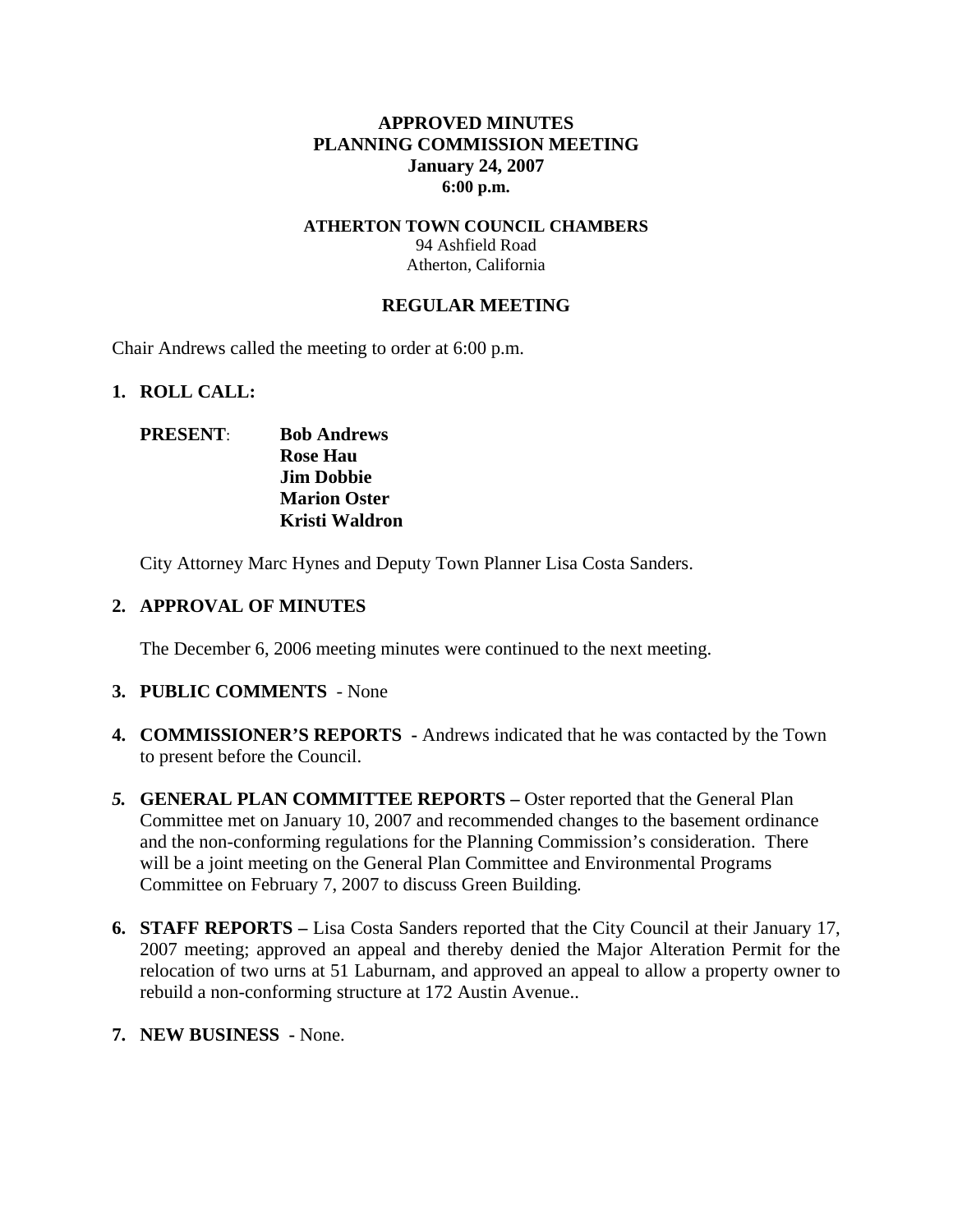December 6, 2006 Planning Commission Minutes Page -2-

# **PUBLIC HEARINGS**

**8. Lot Line Redesignation – 15 Cowell Lane –** Lot Line Redesignation request to designate the northwest yard as the front yard. Atherton Municipal Code Section 17.60.050.

Lisa Costa Sanders presented the staff reported and indicated staff support for the front lot line redesignation.

#### OPEN PUBLIC HEARING

Jon Jang, Architect, noted the limiting factors on the property, including the large creek easement at the rear yard.

CLOSE PUBLIC HEARING

**MOTION to approve the Lot Line Redesignation to designate the northeast proerty line as the front property line at 15 Cowell Lane based on the following finding and subject to the conditions of the Lot Line Redesignation certificate;** 

**M/S Hau/Oster Ayes: 5 Noes: 0** 

## **Findings:**

- 1. The proposed lot line redesignation will not be detrimental or injurious to persons, property or improvement in the vicinity and will not be detrimental to the public health, peace, safety, comfort, general welfare or convenience.
- 2. The proposed lot line redesignation for the subject site is consistent with the Town of Atherton General Plan and the purposes of that plan and the Zoning Code.
- **9. Variance 6 Cowell** Variance request to allow an accessory structure in the front yard. Atherton Municipal Code Section 17.36.050.

Lisa Costa Sanders presented the staff reported noting that the applicant has slightly modified the proposed location of the detached garage from the previous Variance approval in 1999.

#### OPEN PUBLIC HEARING

Jude Kirik, Architect, indicated that the proposed garage location will eliminate some paved area and indicated that the yard area is restricted with the creek easement and major heritage trees on site.

CLOSE PUBLIC COMMENT

**MOTION to approve the Variance to allow a detached garage in the front yard at 6 Cowell Lane in Atherton based on the following findings and subject to the conditions of the Variance certificate with the following additional condition;**